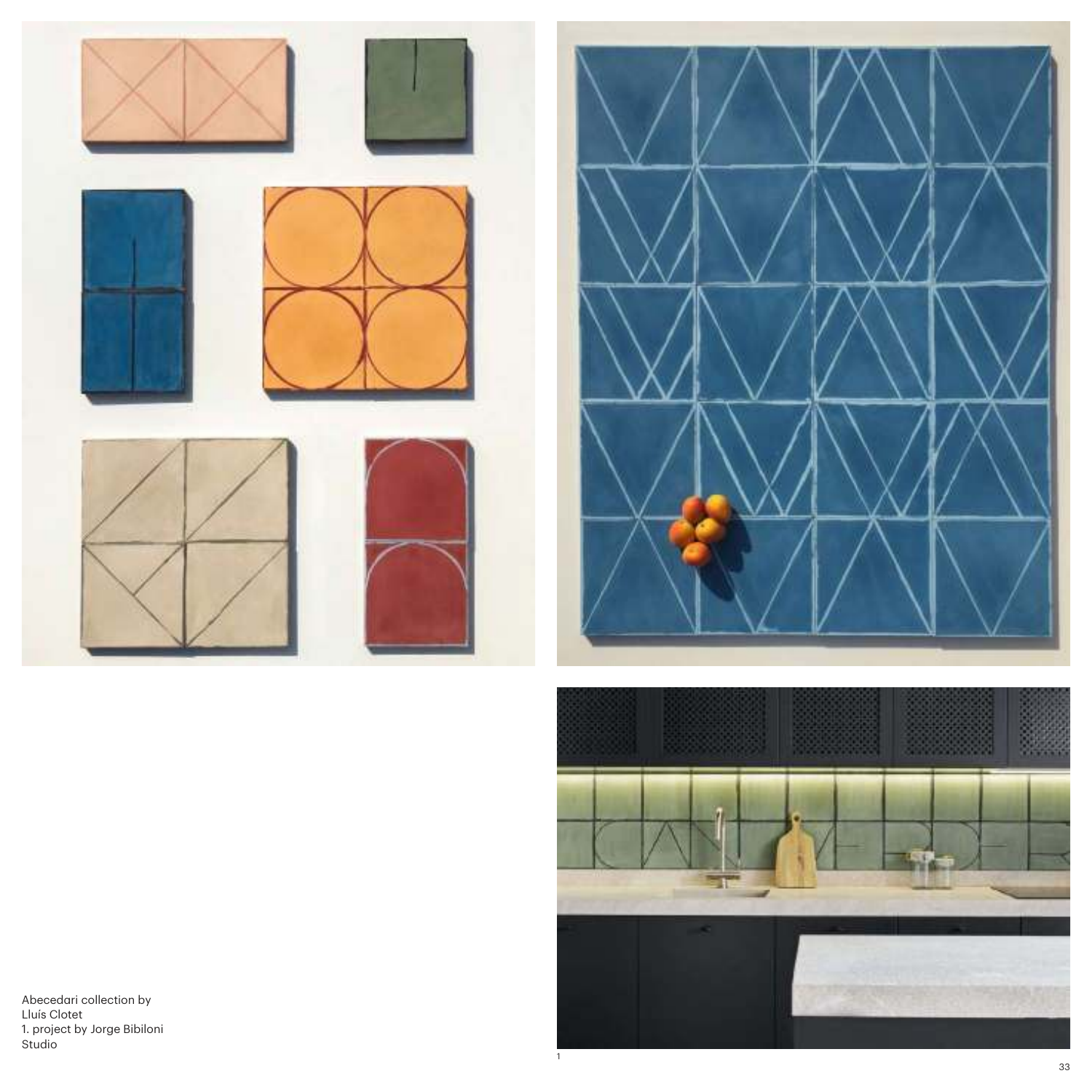



1. Alfredo Häberli collection (Wallpaper\* Award 2019) 2. Artà tiles in a Project by Oysho 3. Sineu tiles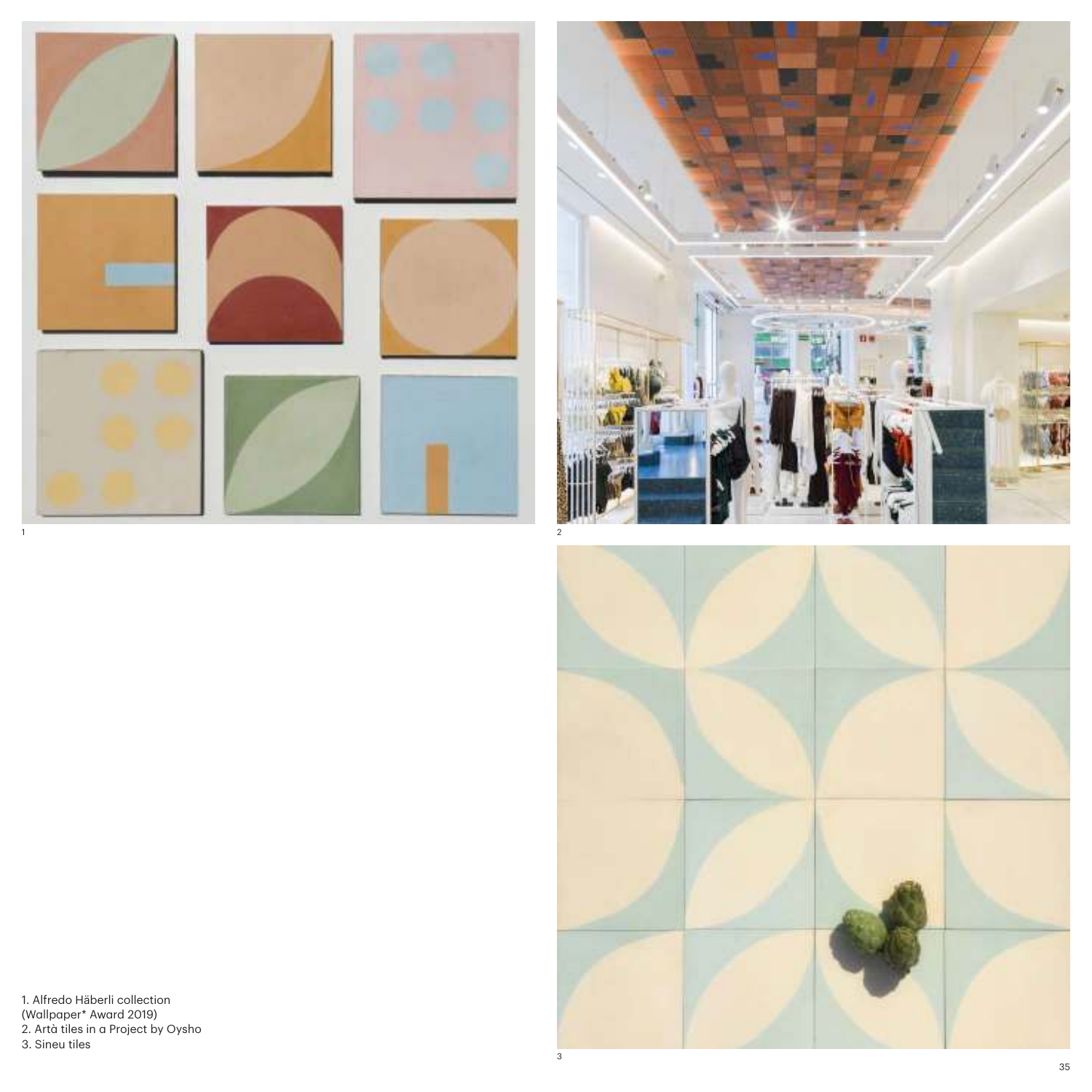



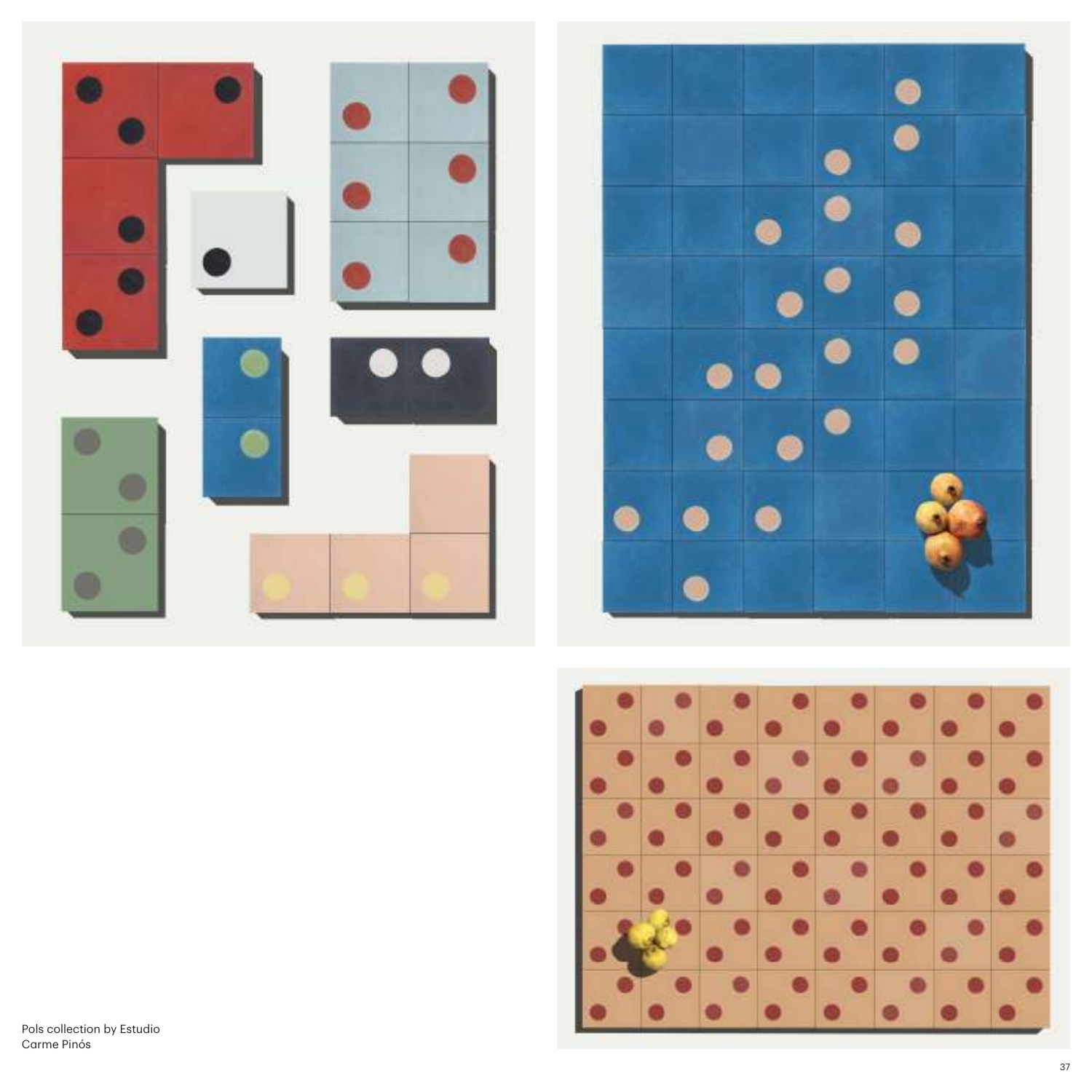

















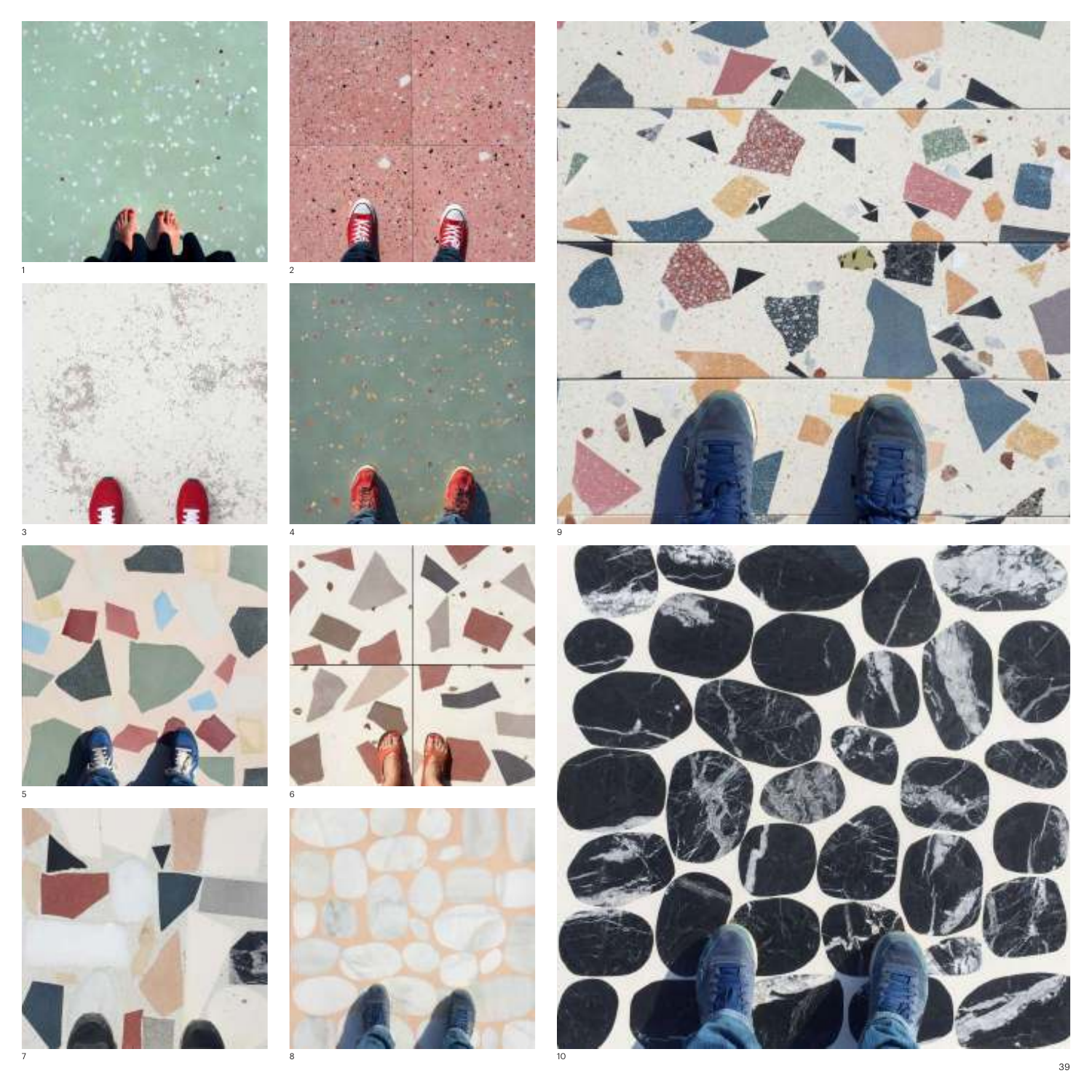





1. Customized terrazzo tiles by Rundlöf Björling Arkitektur 2. Miller Harris customized terrazzo tiles by Fabled Studio 3. Customized terrazzo by Estudio Auna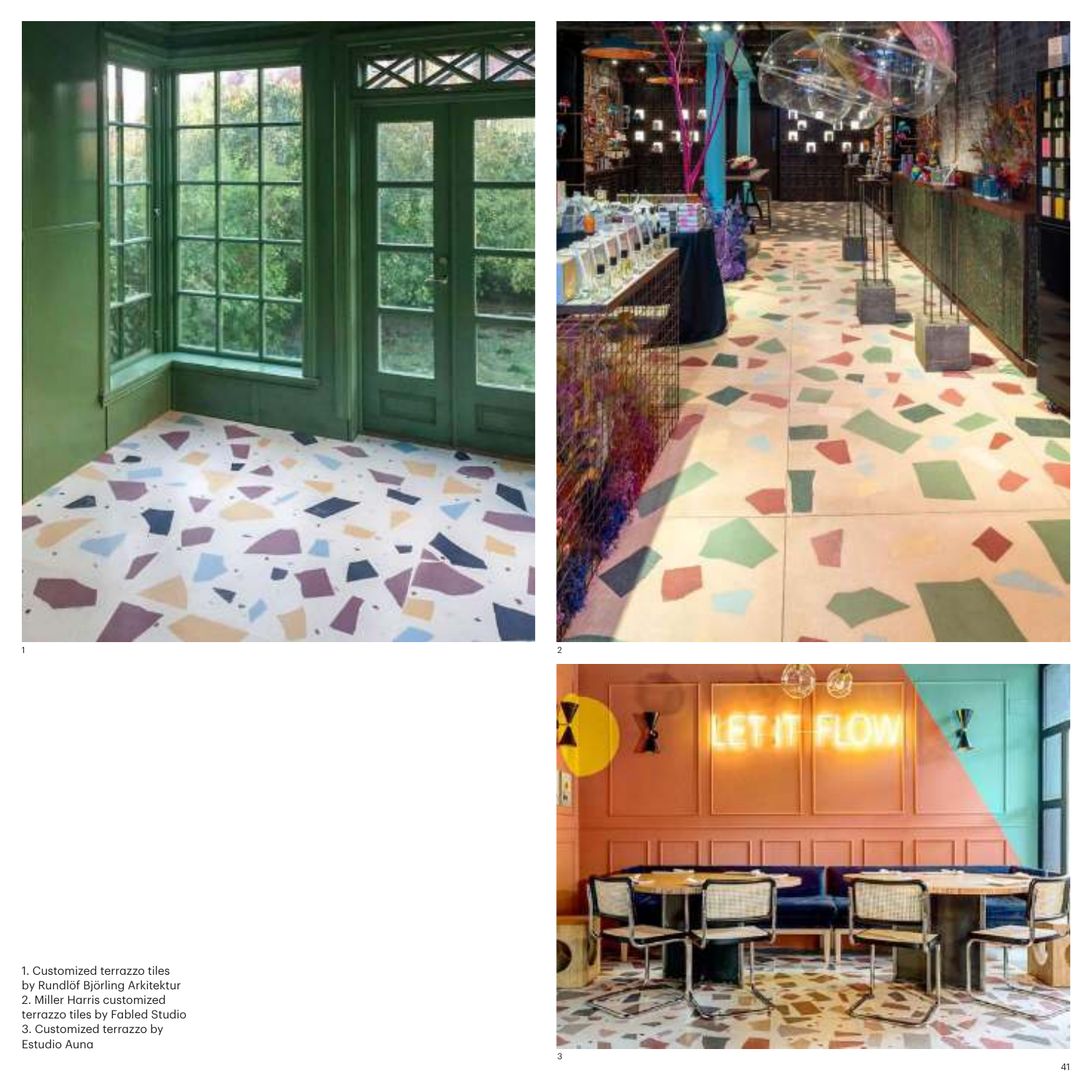









4

1. Customized tiles by Soho House London 2. Customized tiles by Leonor Martin and Rafa DM 3. Customized stairs by Oysho 4. Whitecity terrazzo 5. Esporles terrazzo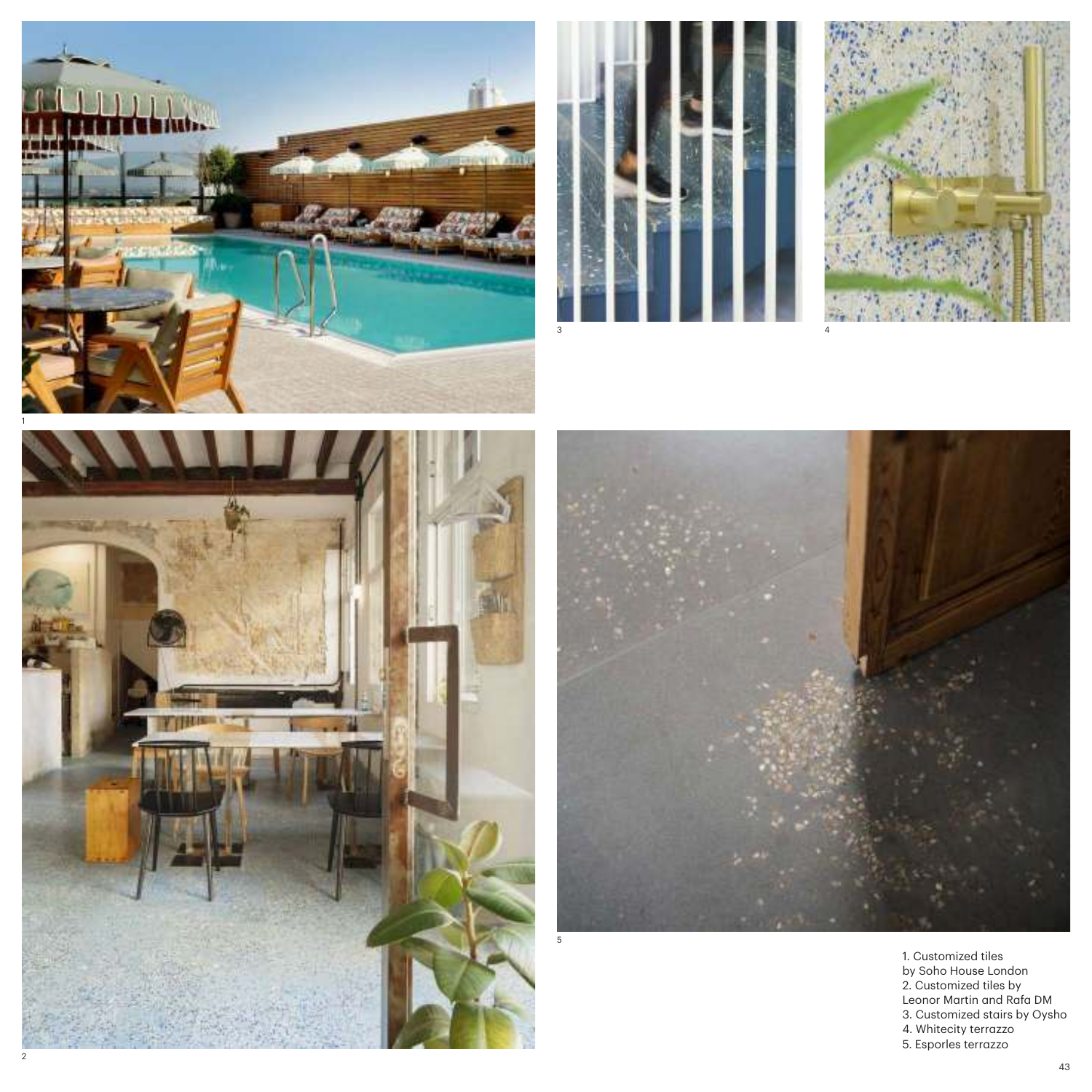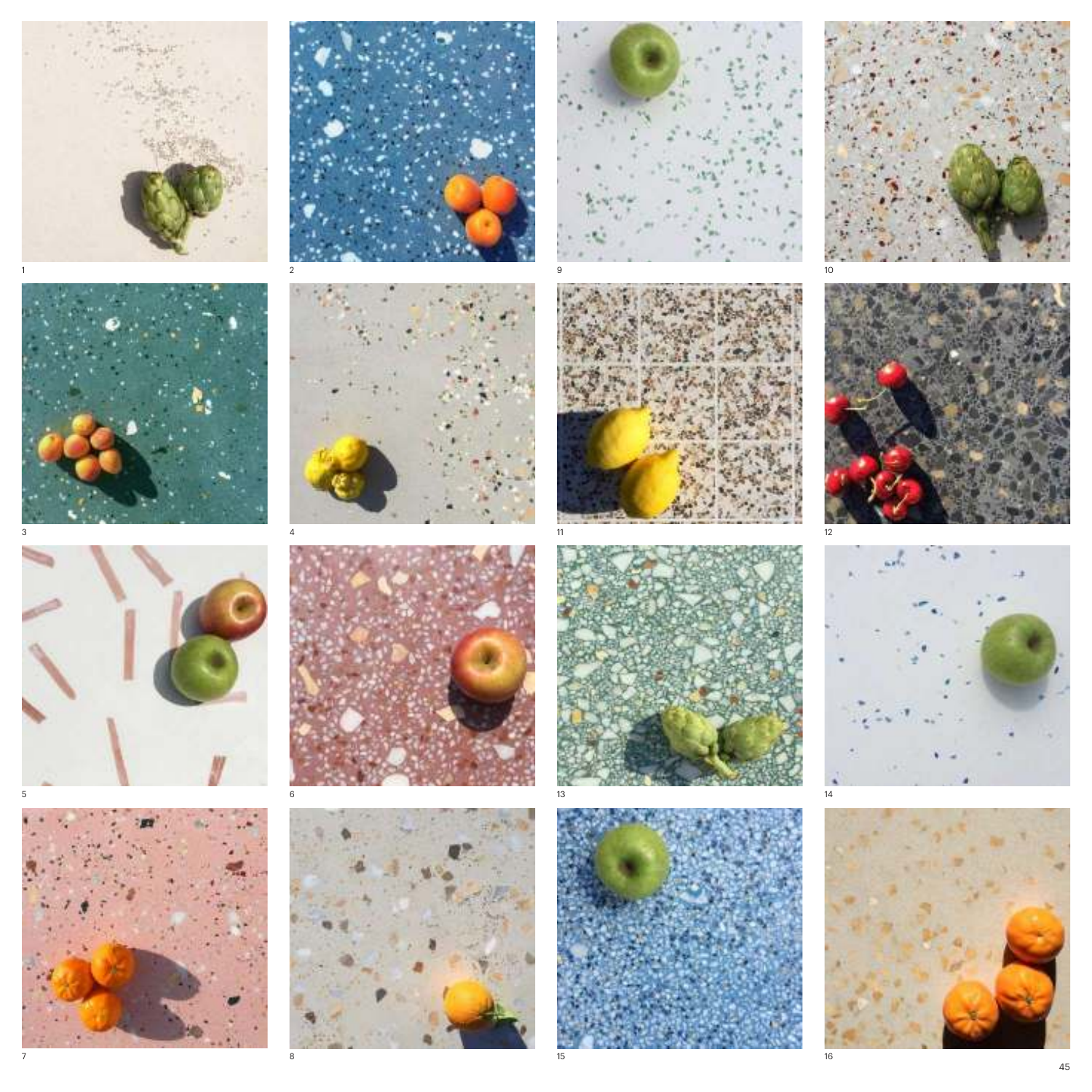



1. Customized washbasin and bath tub cladding by Camenzind Bosshard 2. Customized terrazzo in standard washbasin by Andrew Trotter Studio 3. Customized washbasin and leg, by Basamenta 4. Customized shower, tray and washbasin, by Aixopluc



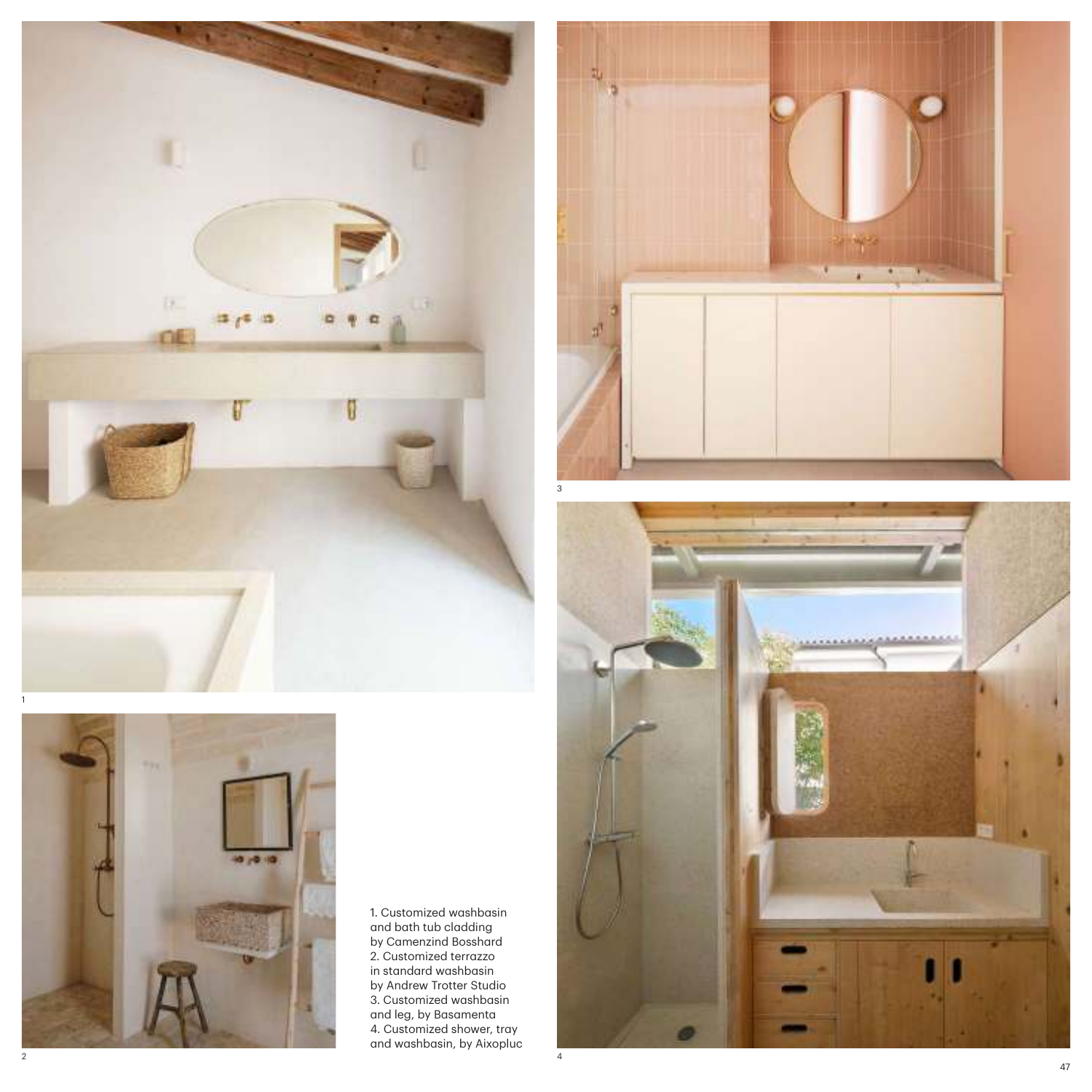1. Bespoke washbasin by Sella Concept 2. Customized washbasin by Pau Seguí 3. Customized washbasin by Estudio Herreros 4. Customized washbasin by Aixopluc 5. Customized washbasin by Camenzing Bosshard









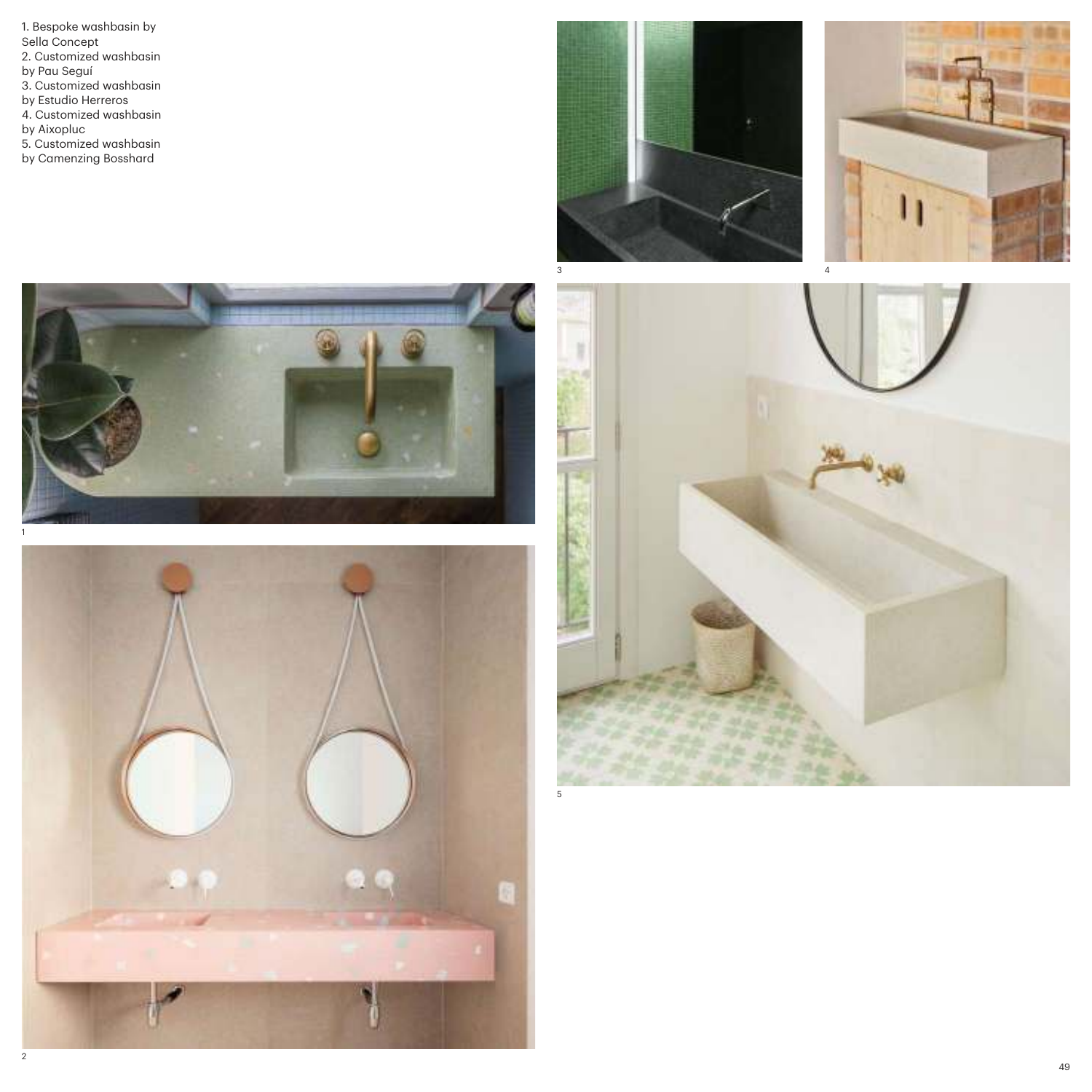1. Customized bathtub and washbasin by More Design 2. Bespoke bathtub by Tomas Alonso 3. Bespoke washbasin and bath tub by Andrew Trotter Studio





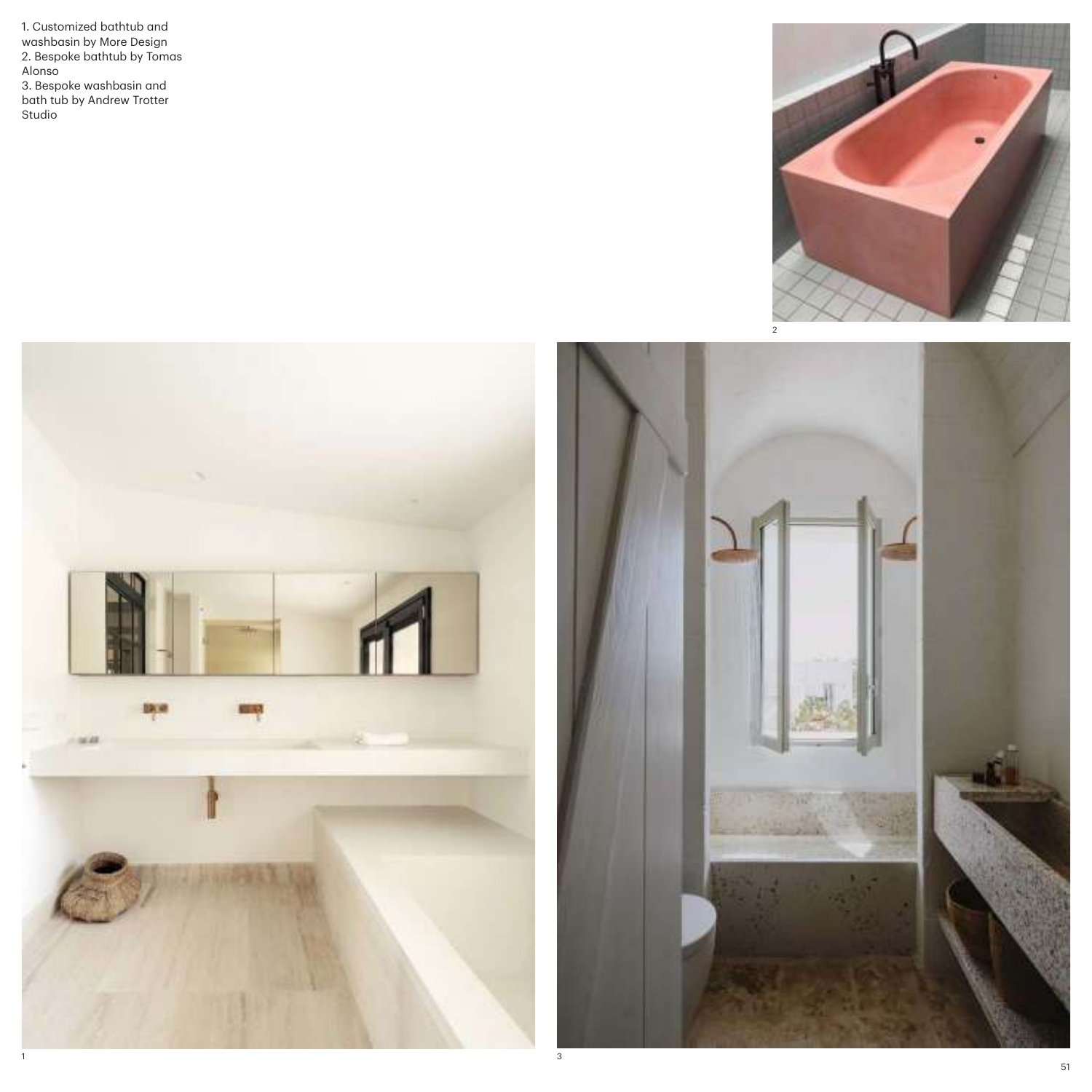





1. Customized sink by Vallribera Arquitectes 2. Customized terrazzo top and legs by Basamenta 3. Customized washing sink by Isla 4. Customized washing sink by Hanghar 5. Recycled chips terrazzo washing sink



3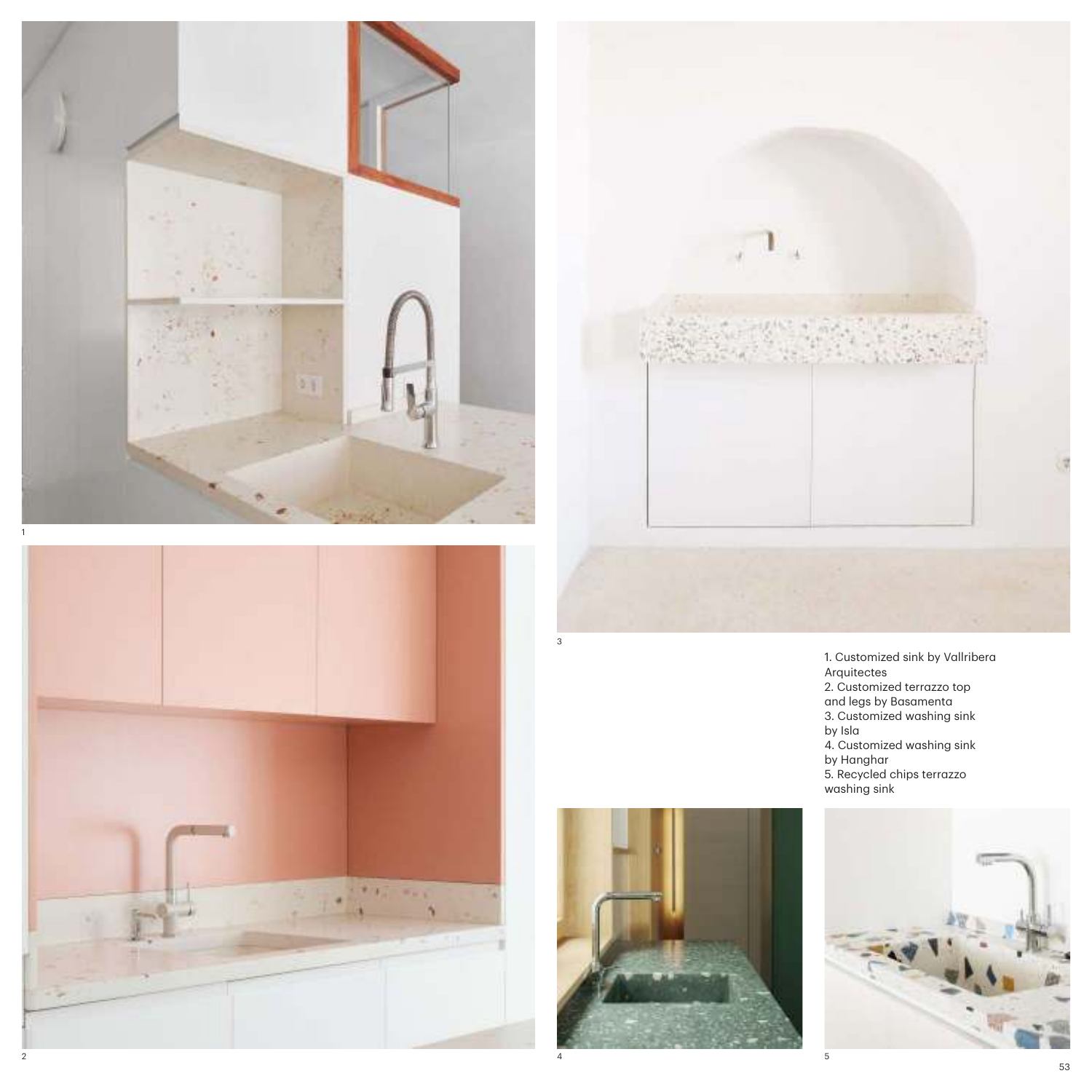





1. "Ràpita" bench by Feina 2. Table by Tableau 3. Wallpaper\* Handmade. Bird baths by Teo Yang.

3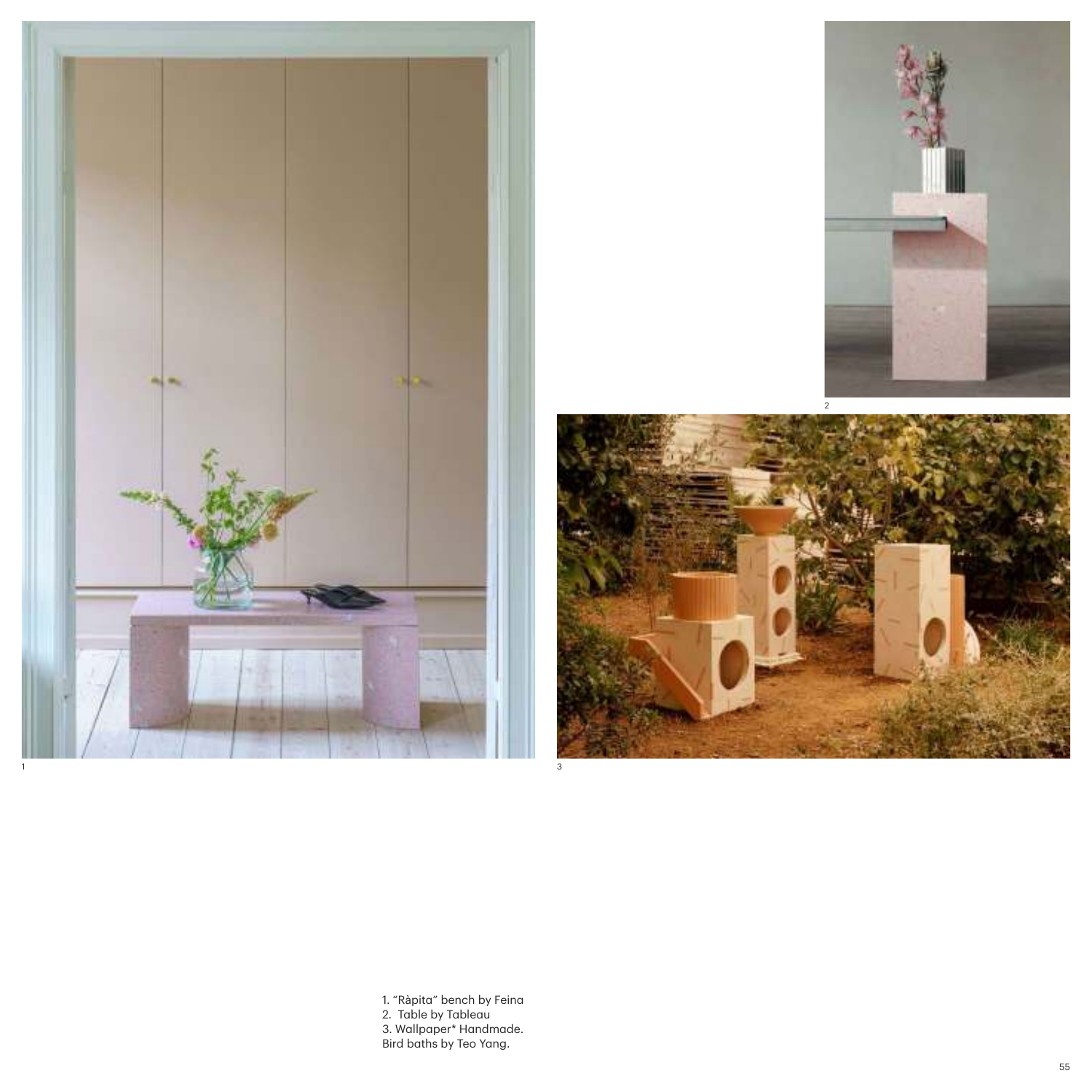







## Terra Collection by Feina

- 1. Bookend
- 2. Bookend
- 3. Trays
- 4. Trivets
- 5. Table
- 6. Vases

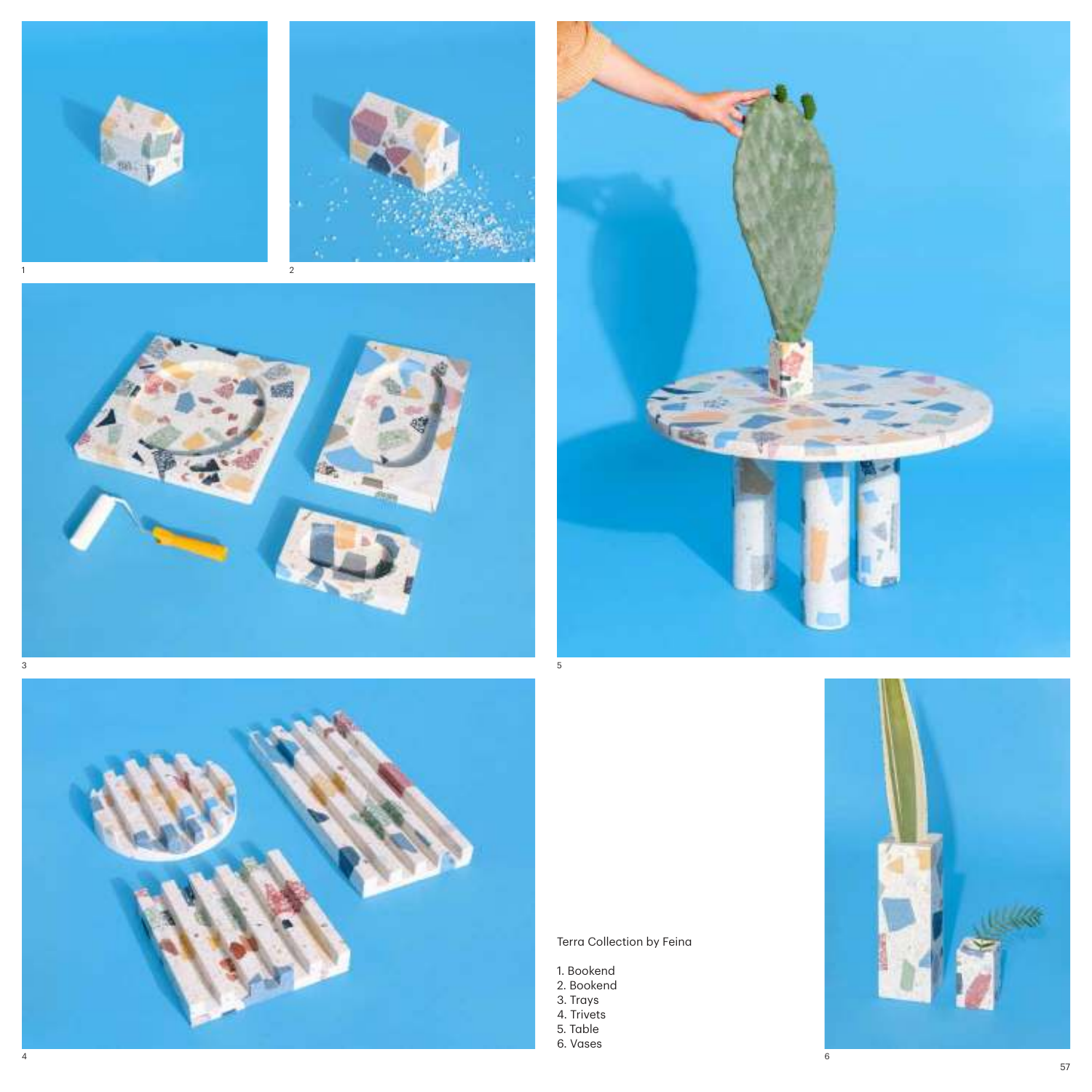



1. Experimental terrazzo with Apt London recycling bricks 2. Experimental terrazzo with Apt London recycling

metals 3. Experimental terrazzo with Apt London recycling wood

4. Experimental terrazzo with Camper reusing soles 5. Experimental terrazzo with Camper recycling shoelaces



![](_page_13_Picture_6.jpeg)

![](_page_13_Picture_7.jpeg)

 $\,$  5  $\,$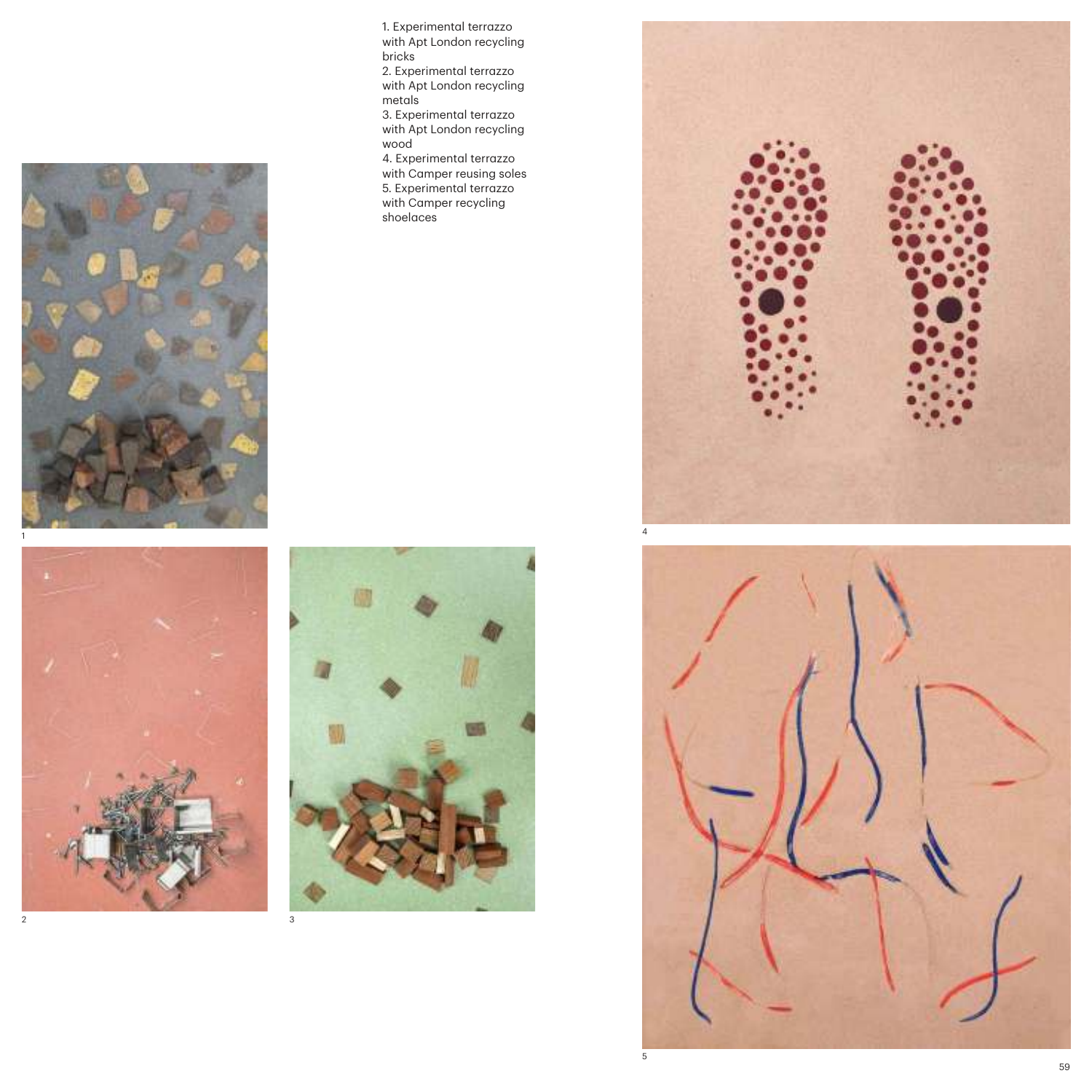![](_page_14_Picture_0.jpeg)

![](_page_14_Picture_1.jpeg)

![](_page_14_Picture_2.jpeg)

![](_page_14_Picture_3.jpeg)

![](_page_14_Picture_4.jpeg)

![](_page_14_Picture_5.jpeg)

1. Bespoke plinths by David Chipperfield architects 2. Customized washbasin by Herzog & De Meuron 3. Customized counter by Soho House London 4, 5. Volumes with different textures for wall cladding, furniture, slabs, joinery... 6. Bespoke bathtub by Feina